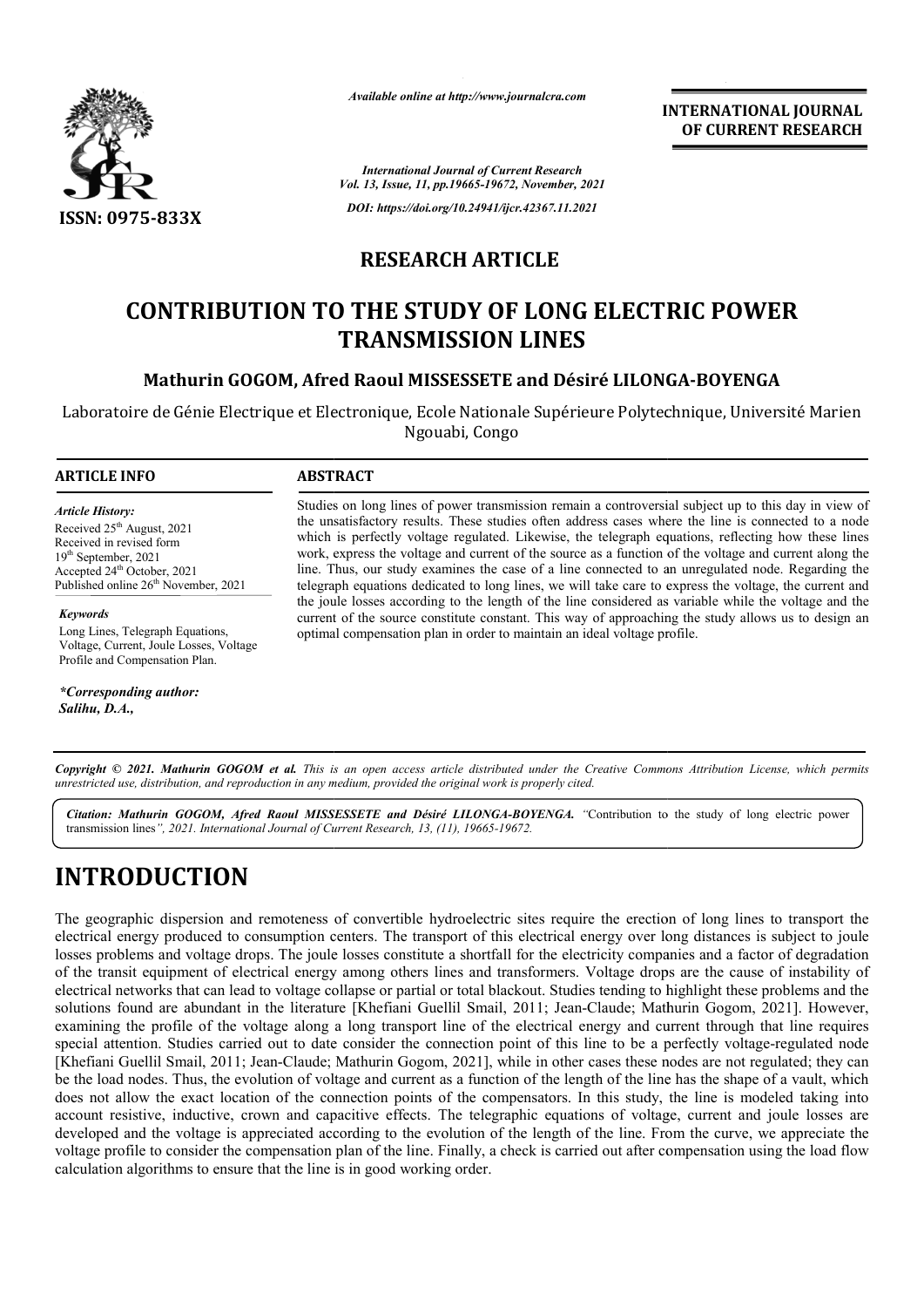#### **Modeling long lines**

**Line types:** There are basically three types of lines: short, medium and long lines [Khefiani Guellil Smail, 2011].Short lines of length  $l \leq 80$  Km can be modeled taking into account only resistive and inductive effects and not crown and capacitive effects. However, the modeling of medium lines of length 80 Km  $\lt l \le 250$  Km takes into account all the effects except thecrown effect.Finally, long lines, with a length of  $l > 250 \, \text{km}$ , which are the subject of this study, take into account all the effects.

Long lines model: A transport line of electricity can be represented by circuit elements distributed over its entire length.These circuit elements are: resistance, inductance, conductance and capacitors [4, 5, 6].As we are interested in the balanced steady state, a line is represented by an equivalent single-phase circuit whose parameters are those of the direct sequence figure 1 [Khefiani Guellil Smail, 2011; Jean-Claude; Mathurin Gogom, 2021; Mekhloufi Med Abdelatif, 2012].



**Fig. 1. One line model**

With

 $V(x)$ ,  $I(x)$ : Voltage and current at position x of the line; *V*( $x + \Delta x$ ), *I*( $x + \Delta x$ ) : Voltage and current at position  $x + \Delta x$ ; *VS, IS* : Source voltage and current (start); *VR, IR* : Voltage and current at the end of the line (reception);  $z_o$ : Line serie impedance per unit length,  $z_o = r_o + j\omega l_o$ ; *y<sub>o</sub>*: Shunt admittance per unit length,  $y_o = g_o + j\omega C_o$ ;

*l* : Line length.

**Characteristic equations of long lines:** By applying Kirchhoff's laws on the circuit of figure 1, the voltage V  $(x + \Delta x)$  is [Khefiani Guellil Smail, 2011; Jean-Claude; Mathurin Gogom, 2021]:

$$
V(x + \Delta x) = V(x) + z\Delta(x)I(x)
$$
\n<sup>(1)</sup>

After some transformations, we have:

$$
\frac{V(x+\Delta x)-V(x)}{\Delta x} = zI(x)
$$
\nOr\n
$$
\lim_{\Delta x \to 0} \frac{V(x+\Delta x)-V(x)}{\Delta x} = \frac{dV(x)}{dx}
$$
\nthen\n
$$
\frac{dV(x)}{dx} = \frac{dV(x)}{dx}
$$
\n(2)

$$
\frac{dV(x)}{dx} = zI(x) \tag{3}
$$

Equation (3) is the first derivative of the voltage as a function of the length of the power transmission line.Likewise, the current I (x + ∆x) can also be written [Khefiani Guellil Smail, 2011; Jean-Claude; Mathurin Gogom, 2021]:

$$
I(x + \Delta x) = I(x) + y\Delta(x)V(x)
$$
\n<sup>(4)</sup>

After some transformations, we have:

$$
\frac{I(x+\Delta x) - I(x)}{\Delta x} = yV(x) \tag{5}
$$

Or

 $\lim_{\Delta x \to 0}$  $\frac{I(x + \Delta x) - I(x)}{\Delta x} = \frac{dI(x)}{dx}$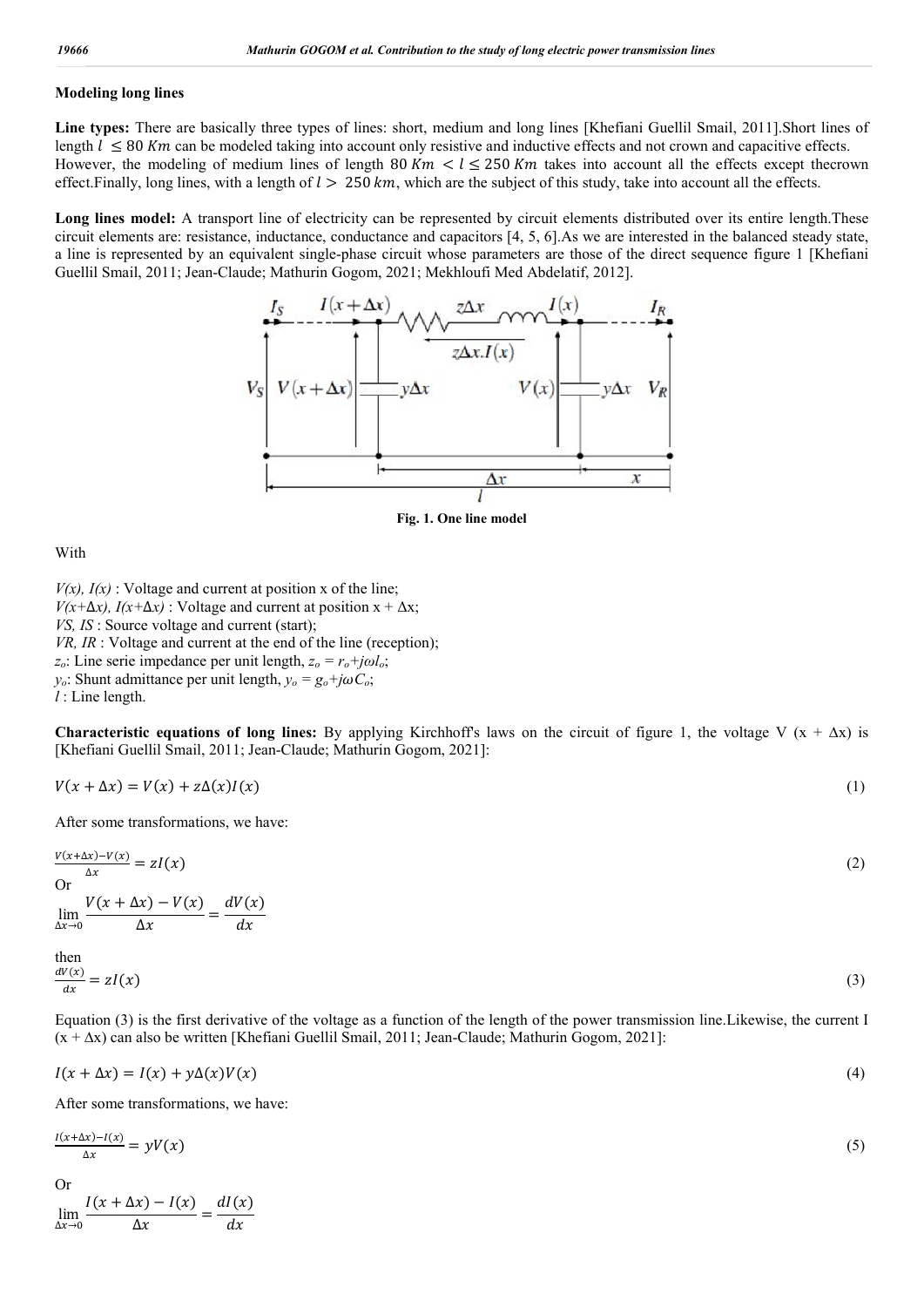Then  
\n
$$
\frac{dI(x)}{dx} = yV(x)
$$
\n(6)

By further deriving equations (3) and (6) with respect to x we obtain:

$$
\frac{d^2V(x)}{dx^2} = z \frac{dI(x)}{dx}
$$
(7)  

$$
\frac{d^2I(x)}{dx^2} = y \frac{dV(x)}{dx}
$$
(8)

By substituting equations (3) and (6) in equations (7) and (8) we obtain the wave equations of the voltage and the current along the line:

$$
\frac{d^2V(x)}{dx^2} = zyV(x) \tag{9}
$$

$$
\frac{d^2I(x)}{dx^2} = yzI(x) \tag{10}
$$

By setting  $\gamma^2 = z$ ythen $\gamma = \sqrt{(r + j l \omega)(g + j c \omega)} = \alpha + j \beta$ called the propagation constant and equations (9) and (10) become:

$$
\frac{d^2V(x)}{dx^2} - \gamma^2 V(x) = 0\tag{11}
$$

$$
\frac{d^2I(x)}{dx^2} - \gamma^2 I(x) = 0 \tag{12}
$$

Resolution of these second order differential equations gives [1, 2, 3] :

$$
V(x) = A_1 e^{\gamma x} - A_2 e^{-\gamma x}
$$
  
\n
$$
I(x) = \frac{1}{z} \frac{dV(x)}{dx} = \frac{1}{z} (\gamma A_1 e^{\gamma x} - \gamma A_2 e^{-\gamma x}) = \frac{\gamma}{z} (A_1 e^{\gamma x} - A_2 e^{-\gamma x})
$$

By setting  $: z_c = \sqrt{\frac{z}{y}} = \sqrt{\frac{r + j\omega}{g + j\omega}}$ called characteristic impedance, we have:

$$
I(x) = \frac{1}{z_c} (A_1 e^{\gamma x} - A_2 e^{-\gamma x})
$$

We thus obtain the system of equations:

$$
V(x) = A_1 e^{\gamma x} - A_2 e^{-\gamma x} \tag{13}
$$

$$
I(x) = \frac{1}{z_c} (A_1 e^{\gamma x} - A_2 e^{-\gamma x})
$$
\n(14)

Of unknown A1 and A2 which must be determined taking into account the line operation limit conditions.When x takes the value 0, under these conditions we have:

$$
V(0) = V_R \text{ et } I(0) = I_R
$$
  
 
$$
V(0) = A_1 + A_2 \text{ et } I(0) = \frac{1}{z_c} (A_1 - A_2)
$$

That is

$$
V_R = A_1 + A_2
$$
  

$$
I_R = \frac{1}{z_c}(A_1 - A_2)
$$

The resolution of this system gives:

$$
A_1 = \frac{V_R + z_c I_R}{2} \text{ et } A_2 = \frac{V_R - z_c I_R}{2} \text{ by replacing A1 and A2 in equations (13) and (14), we obtain:}
$$
\n
$$
V(x) = \frac{e^{\gamma x} + e^{-\gamma x}}{2} V_R + \frac{e^{\gamma x} - e^{-\gamma x}}{2} z_c I_R
$$
\n(15)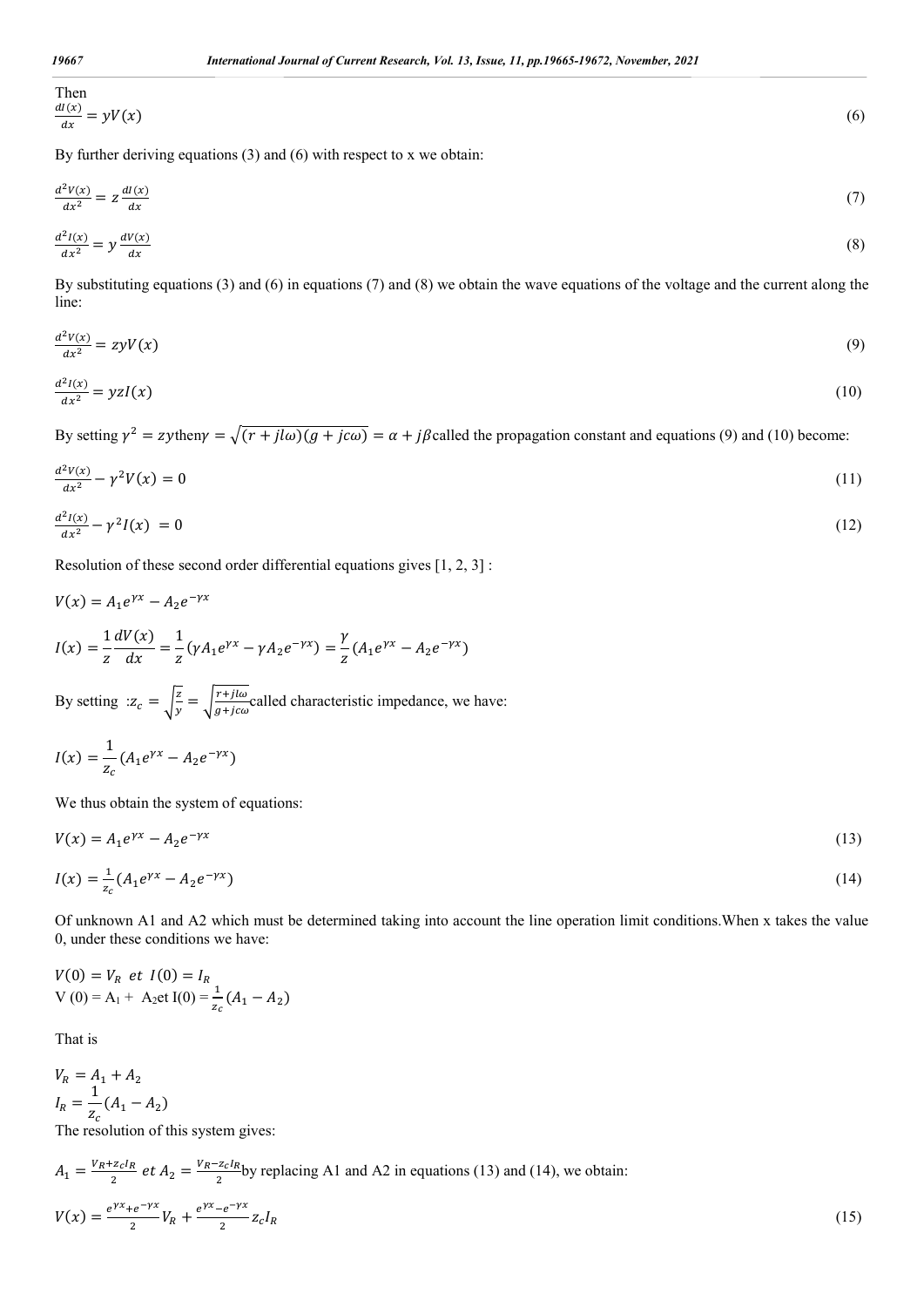$$
I(x) = \frac{e^{\gamma x} - e^{-\gamma x}}{2} \frac{v_R}{z_c} + \frac{e^{\gamma x} + e^{-\gamma x}}{2} I_R
$$
 (16)

By setting

$$
\frac{e^{\gamma x} + e^{-\gamma x}}{2} = \cosh(\gamma x) \quad \text{and} \quad \frac{e^{\gamma x} - e^{-\gamma x}}{2} = \sinh(\gamma x), \text{ the system becomes:}
$$

$$
V(x) = \cosh(\gamma x) V_R + \sinh(\gamma x) z_c I_R \tag{17}
$$

$$
I(x) = \sinh(\gamma x) \frac{v_R}{z_c} + \cosh(\gamma x) I_R \tag{18}
$$

By taking into account the limiting conditions of equations (17) and (18), we can assume that  $V(l) = V_s$  and  $I(l) = I_s$ , we obtain:

$$
V_S = \cosh(\gamma x)V_R + \sinh(\gamma x)z_cI_R \tag{19}
$$

$$
I_S = \sinh\left(\gamma x\right) \frac{v_R}{z_c} + \cosh\left(\gamma x\right) I_R \tag{20}
$$

As we examine the behavior of voltage and current along the line, we can assume that  $V_R = V(x)$  and  $V_R = I(x)$ , so equations (19) and (20) become:

$$
V_S = \cosh(\gamma x)V(x) + \sinh(\gamma x)z_cI(x) \tag{21}
$$

$$
I_S = \sinh\left(\gamma x\right) \frac{v(x)}{z_c} + \cosh\left(\gamma x\right) I(x) \tag{22}
$$

Equations (21) and (22) are not compatible for examining the evolution of voltage and current along the line.These equations should be solved. Solving equations (21) and (22) with respect to  $V(x)$  and  $I(x)$ , using the determinant method leads us to:

$$
\Delta = \begin{pmatrix} \cosh(yx) & \sinh(yx)z_c \\ \sinh(yx)\frac{1}{z_c} & \cosh(yx) \end{pmatrix}
$$

$$
\Delta = \cosh^2(\gamma x) - \sinh^2(\gamma x) = 1
$$

$$
\Delta_{V(x)} = \begin{pmatrix} V_s & \sinh(\gamma x) z_c \\ I_s & \cosh(\gamma x) \end{pmatrix}
$$

 $\Delta_{V(x)} = V_s \cosh(\gamma x) - I_s \sinh(\gamma x) z_c$ 

$$
\Delta_{I(x)} = \begin{pmatrix} \cosh(yx) & V_s \\ \sinh(yx) \frac{1}{z_c} & I_s \end{pmatrix}
$$

$$
\Delta_{I(x)} = I_s \cosh(yx) - V_s \sinh(yx) \frac{1}{z_c}
$$

Expressions of  $V(x)$  and  $I(x)$  are such that:

$$
V(x) = \frac{\Delta_{V(x)}}{\Delta}
$$

$$
I(x) = \frac{\Delta_{I(x)}}{\Delta}
$$

We finally get:

$$
V(x) = \cosh(\gamma x)V_s - \sinh(\gamma x) Z_c I_s \tag{23}
$$

$$
I(x) = -\sinh\left(\gamma x\right)\frac{v_s}{z_c} + \cosh\left(\gamma x\right)I_s\tag{24}
$$

Line losses are made up of joule losses and crown losses:

$$
\Delta P(x) = r_0 x l^2(x) + g_0 V^2(x) \tag{25}
$$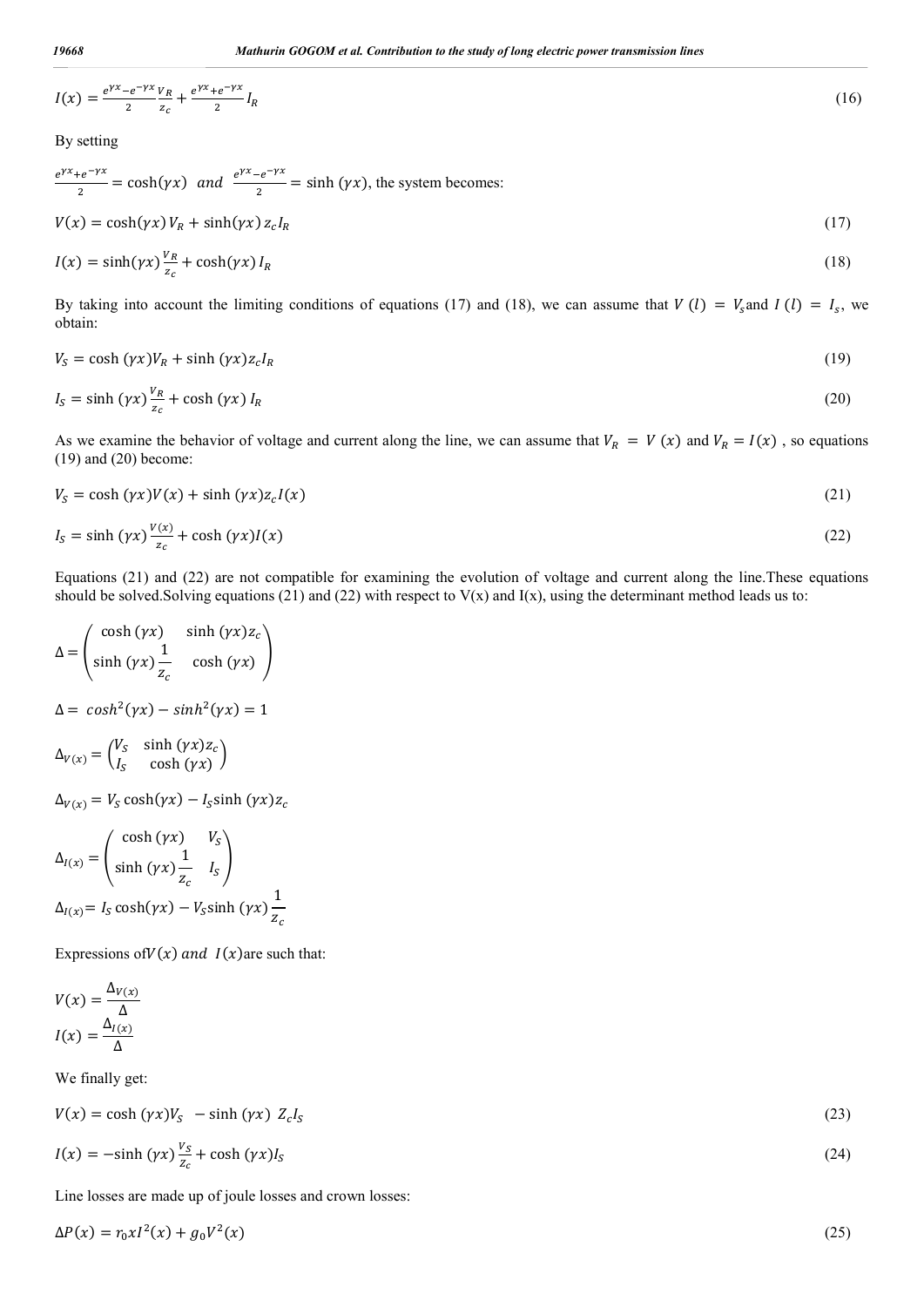**Application:** The application related to our study is made on the project of the construction of the Chollet-Oyo electric power transmission line in the Republic of Congo, in its northern part.Chollet is a hydroelectric power plant with an installed capacity of 600 MW of which300 MW for Congo and 300 MW for Cameroon since it is a joint project [Consulting Group, 2005; Direction Générale de l'Energie, 2006; Conseil Mondial de l'Energie, 2008].

**Line presentation:** The line is about 472 km long and is supposed to operate at a voltage of 400 KV.It must pass an active power less than or equal to 300 MW.This line is shown in Figure 2 below and the characteristics are shown in Table 1 below.



Ouesso, Souanke, Sembe **Fig. 2. Chollet-Oyo power transmission line**

**Tabl. 1. Line characteristics**

| $(\Omega/K)$<br>'Km<br>r <sub>0</sub> | $x_0(\Omega/Km)$ | Km<br>$\sim$<br>20(77)          | 1/17<br>$\sim$<br>/Km<br>Dol 12 | (Km<br>- | <b>KV</b><br>Iс<br>$\overline{1}$<br>ັ | . (MW <sup>2</sup> )<br>$P_{\alpha}$ |
|---------------------------------------|------------------|---------------------------------|---------------------------------|----------|----------------------------------------|--------------------------------------|
| 0.03                                  | $\sim$           | $10^{-6}$<br>$\sim$<br>$v \sim$ | $10^{-6}$<br>ر.,                | 620      | 400                                    | 300                                  |

**Modelization** : The Chollet-Oyo power transmission line is modeled according to the model in Figure 1 above. Equations (23), (24) and (25) describe how it works.This model takes into account the transverse and longitudinal parameters.The extract from Figure 2 to be modeled is shown in Figure 3 [Djida, 1994 ; Jean Pal Barret, 1997; Patrick, 1998; Guo, 2001; Jean-Marie Escane, 2021 ; Haddad, 2015].



**Fig. 3. Simplified Chollet-Oyo power transmission line**

**Simulations, results and discussion:** We simulate the electric power transmission line on the basis of equations (23), (24) and (25) implemented in Matlab to understand the evolution of voltage, current and losses along the line in the absence of any form of regulation at the point of connection either to an existing network or to a load.

**Simulations at empty:** Simulations at empty consist in considering that the line is not connected to an existing electrical network or to a load. The assumptions used here are such that  $Is = 0$ ,  $Vs = Vn$  and the length of the line is varied.

# **RESULTS**

The simulation results obtained are shown in Figures 4, 5 and 6 below.These are curves of variations in voltage, current and joule losses as a function of the length of the no-load transport line of electrical power.

#### **DISCUSSION**

The increased voltage shown in Figure 4 is due to capacitive effects, and therefore the Ferranti effect which is very dangerous for transformers plugged into the end of this electrical power transport line.However, Figure 5 illustrates the evolution of the current injected into this line by the discrete capacitors that have formed.We notice that, for a length of 620 km and a voltage of 400 KV of the line, the current generated is of the order of 50 A. Finally, figure 6 shows how the joule losses vary according to the length of the line.These losses are due to the current generated by the discrete capacitors thus formed.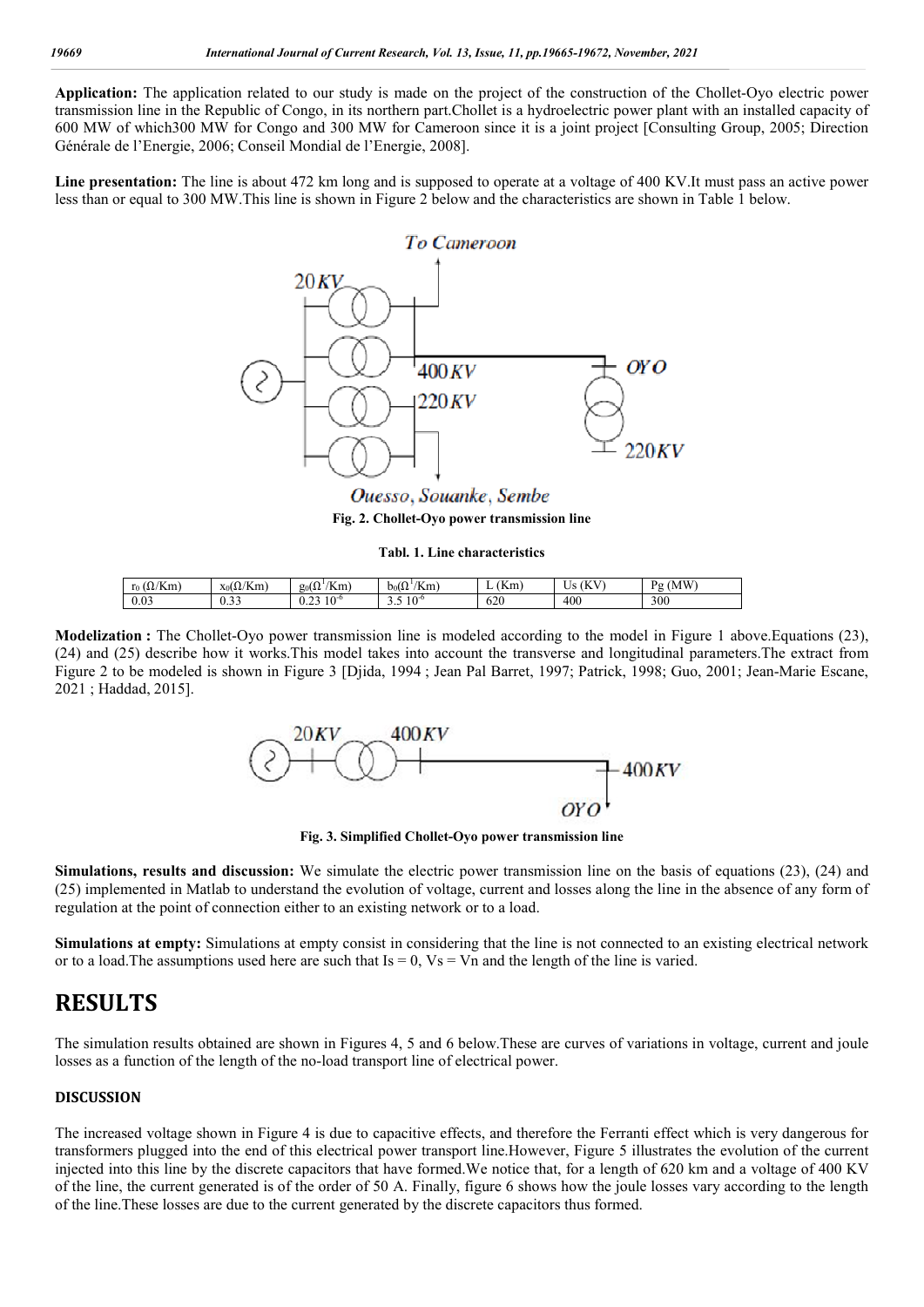

**Fig. 6. Evolution of joule losses during no-load operation**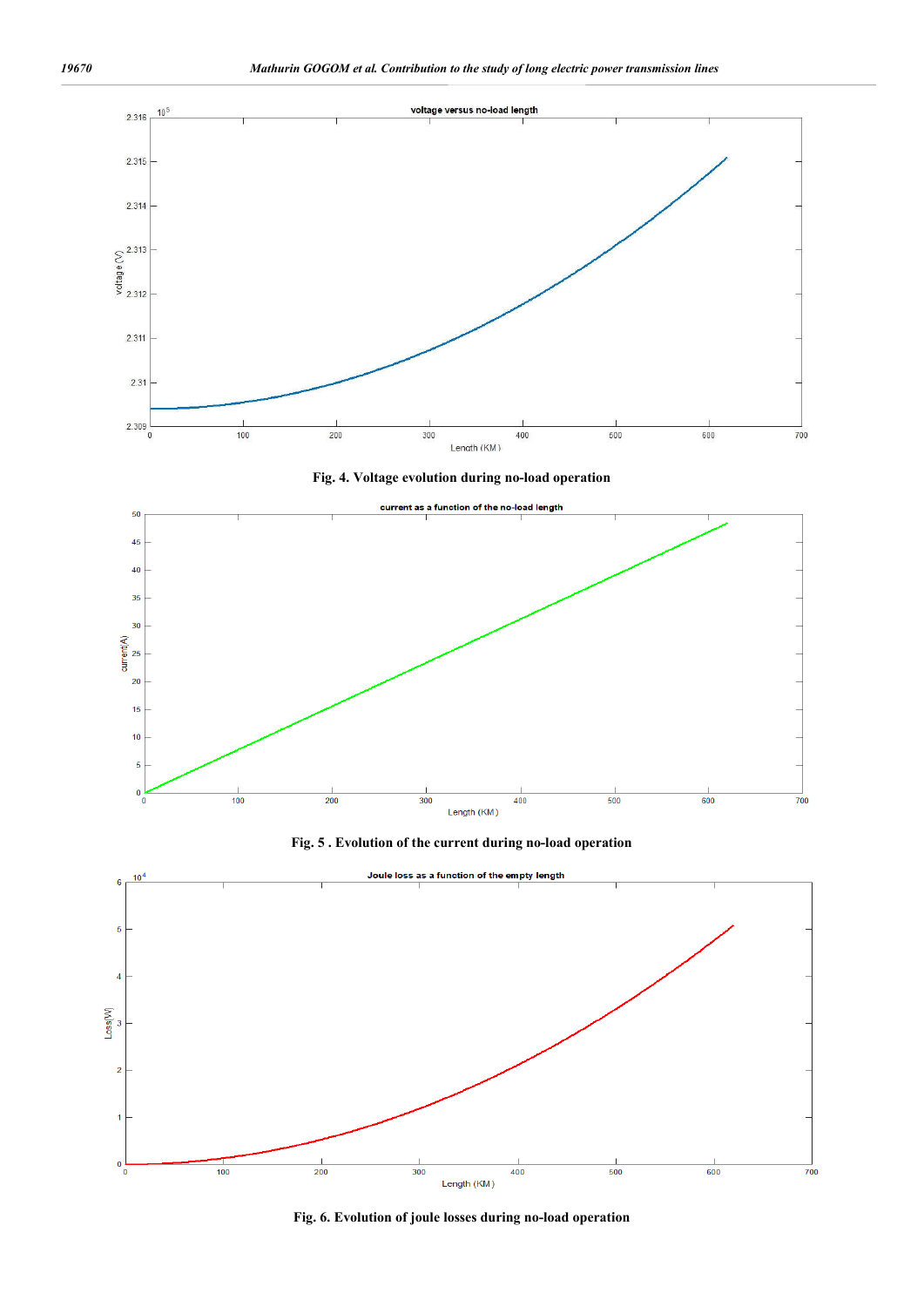**Simulations in charge :** The load or the existing electrical network being connected, the working hypotheses are such that and X is a variable.

**Results :** The curves in Figures 7, 8 and 9 above illustrate the simulation results obtained during the load operation of the electric power transport line.These are the characteristics reflecting the evolution of voltage, current and joule losses.



**Fig. 9. Evolution of joule losses during functioning in charge**